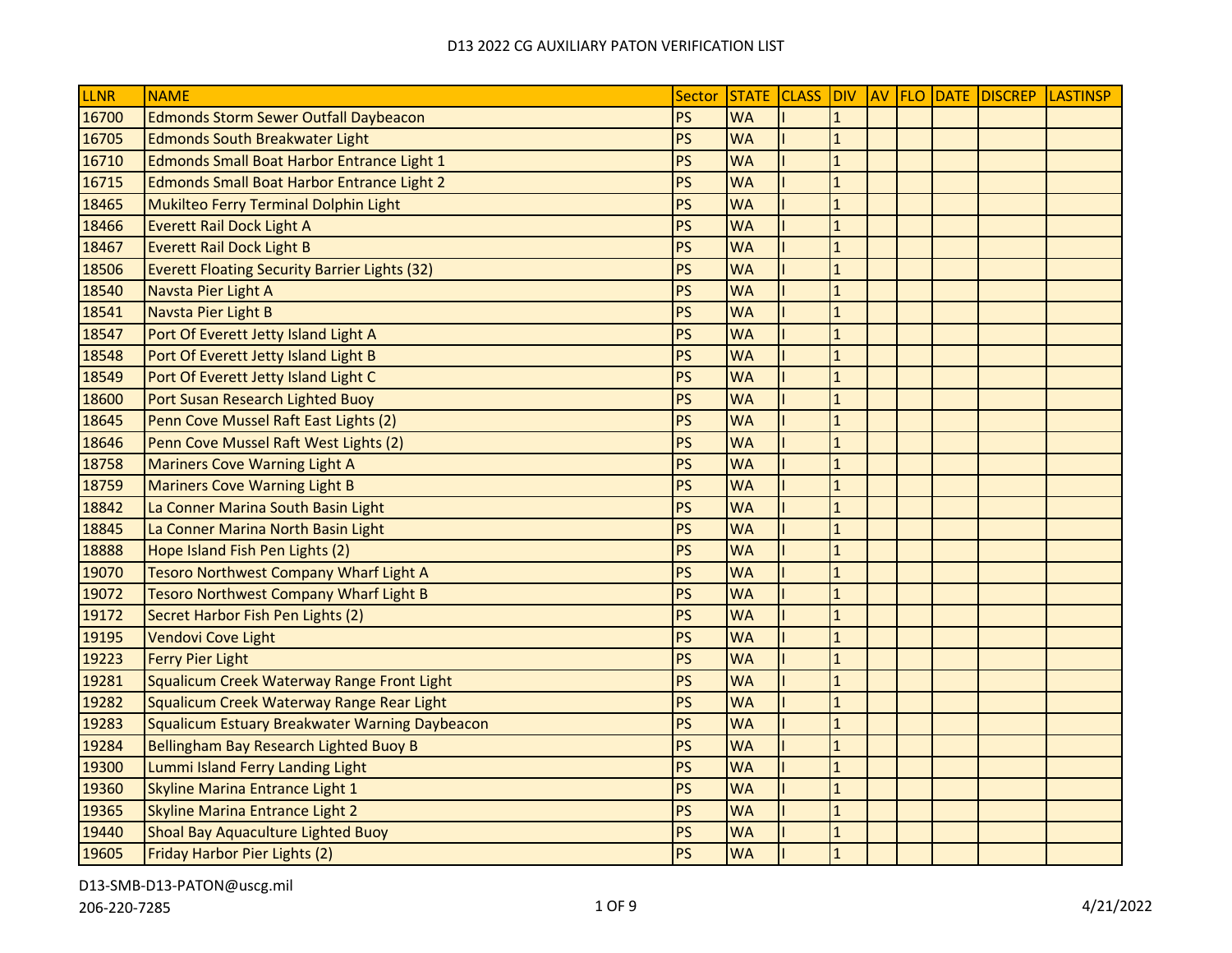| LLNR    | <b>NAME</b>                                    | Sector    | STATE CLASS DIV |                |  | AV FLO DATE DISCREP | <b>LASTINSP</b> |
|---------|------------------------------------------------|-----------|-----------------|----------------|--|---------------------|-----------------|
| 19626   | Friday Harbor Ferry Terminal Dolphin Light A   | PS        | <b>WA</b>       | $\mathbf{1}$   |  |                     |                 |
| 19627   | Friday Harbor Ferry Terminal Dolphin Light B   | PS        | <b>WA</b>       | $\overline{1}$ |  |                     |                 |
| 19628   | Friday Harbor Ferry Terminal Dolphin Light C   | PS        | <b>WA</b>       | $\mathbf{1}$   |  |                     |                 |
| 19662   | Orcas Island Ferry Terminal Dolphin Light A    | PS        | <b>WA</b>       | $\overline{1}$ |  |                     |                 |
| 19663   | Orcas Island Ferry Terminal Dolphin Light B    | PS        | <b>WA</b>       | $\mathbf{1}$   |  |                     |                 |
| 19667   | Shaw Island Ferry Terminal Dolphin Light       | <b>PS</b> | <b>WA</b>       | $\mathbf{1}$   |  |                     |                 |
| 19745   | Pearl Island Pier Lights (2)                   | PS        | <b>WA</b>       | $\mathbf{1}$   |  |                     |                 |
| 19755   | <b>Pearl Island Dock Light</b>                 | PS        | <b>WA</b>       | $\mathbf{1}$   |  |                     |                 |
| 19890   | Phillips 66 Pier South Light                   | PS        | <b>WA</b>       | $\mathbf{1}$   |  |                     |                 |
| 19891   | Phillips 66 Pier North Light                   | <b>PS</b> | <b>WA</b>       | $\overline{1}$ |  |                     |                 |
| 19894   | <b>Intalco Pier South Light</b>                | <b>PS</b> | <b>WA</b>       | $\mathbf{1}$   |  |                     |                 |
| 19895   | <b>Intalco Pier North Light</b>                | PS        | <b>WA</b>       | $\mathbf{1}$   |  |                     |                 |
| 19900   | <b>BP Cherry Point Light A</b>                 | PS        | <b>WA</b>       | $\mathbf{1}$   |  |                     |                 |
| 19905   | <b>BP Cherry Point Light B</b>                 | PS        | <b>WA</b>       | $\mathbf{1}$   |  |                     |                 |
| 19906   | <b>BP Cherry Point Light C</b>                 | PS        | <b>WA</b>       | $\overline{1}$ |  |                     |                 |
| 19907   | <b>BP Cherry Point Light D</b>                 | PS        | <b>WA</b>       | $\overline{1}$ |  |                     |                 |
| 19911   | <b>Birch Bay Mooring Basin Light 1</b>         | PS        | <b>WA</b>       | $\mathbf{1}$   |  |                     |                 |
| 19912   | <b>Birch Bay Mooring Basin Light 2</b>         | PS        | <b>WA</b>       | $\mathbf{1}$   |  |                     |                 |
| 19913   | <b>Birch Bay Mooring Basin Daybeacon 3</b>     | PS        | <b>WA</b>       | $\mathbf{1}$   |  |                     |                 |
| 19914   | <b>Birch Bay Mooring Basin Daybeacon 4</b>     | PS        | <b>WA</b>       | $\mathbf{1}$   |  |                     |                 |
| 16755   | Richmond Beach Research Lighted Buoy           | PS        | <b>WA</b>       | $\overline{2}$ |  |                     |                 |
| 16775   | Golden Gardens Boat Ramp Pier Light            | <b>PS</b> | <b>WA</b>       | $\overline{2}$ |  |                     |                 |
| 16837   | Elliott Bay Marina West Entrance Light 1       | PS        | <b>WA</b>       | $\overline{2}$ |  |                     |                 |
| 16837.1 | Elliott Bay Marina West Entrance Light 2       | PS        | <b>WA</b>       | $\overline{2}$ |  |                     |                 |
| 16838   | Elliott Bay Marina Breakwater Light A          | PS        | <b>WA</b>       | $\overline{2}$ |  |                     |                 |
| 16838.1 | Elliott Bay Marina Breakwater Light B          | PS        | <b>WA</b>       | $\overline{2}$ |  |                     |                 |
| 16838.2 | Elliott Bay Marina Breakwater Light C          | PS        | <b>WA</b>       | $\overline{2}$ |  |                     |                 |
| 16838.3 | Elliott Bay Marina Breakwater Light D          | PS        | <b>WA</b>       | $\overline{2}$ |  |                     |                 |
| 16839   | Elliott Bay Marina East Entrance Light 1       | PS        | <b>WA</b>       | $\overline{2}$ |  |                     |                 |
| 16839.1 | Elliott Bay Marina East Entrance Light 2       | <b>PS</b> | <b>WA</b>       | $\overline{2}$ |  |                     |                 |
| 16851   | Elliot Bay Fish Pen Light A                    | PS        | <b>WA</b>       | $\overline{2}$ |  |                     |                 |
| 16852   | Elliot Bay Fish Pen Light B                    | PS        | <b>WA</b>       | $\overline{2}$ |  |                     |                 |
| 16853   | Pier 57 Ferris Wheel Warning Lighted Buoy A    | PS        | <b>WA</b>       | $\overline{2}$ |  |                     |                 |
| 16854   | Pier 57 Ferris Wheel Warning Lighted Buoy B    | PS        | <b>WA</b>       | $\overline{2}$ |  |                     |                 |
| 16855   | Colman Ferry Terminal North Dolphin Lights (2) | PS        | <b>WA</b>       | $\overline{2}$ |  |                     |                 |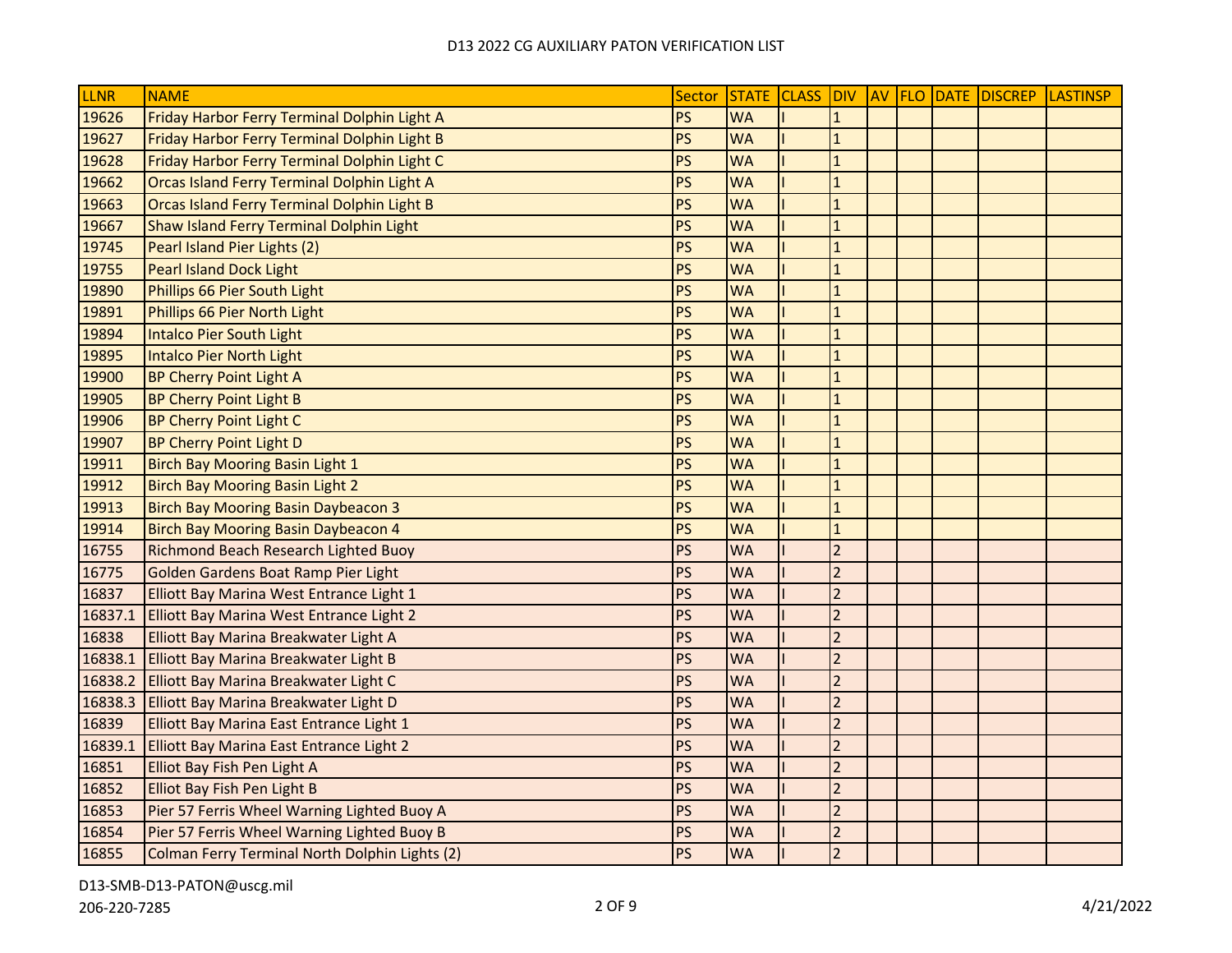| <b>LLNR</b> | <b>NAME</b>                                                      | Sector    |           |                         |  | STATE CLASS DIV AV FLO DATE DISCREP LASTINSP |  |
|-------------|------------------------------------------------------------------|-----------|-----------|-------------------------|--|----------------------------------------------|--|
| 16856       | Colman Ferry Terminal South Dolphin Lights (2)                   | PS        | <b>WA</b> | $\overline{2}$          |  |                                              |  |
| 16860       | East Waterway Pier Light                                         | <b>PS</b> | <b>WA</b> | $\overline{2}$          |  |                                              |  |
| 18165       | Lower Guide Wall Light                                           | PS        | <b>WA</b> | $\overline{2}$          |  |                                              |  |
| 18175       | <b>Upper Guide Wall Light</b>                                    | PS        | <b>WA</b> | $\overline{2}$          |  |                                              |  |
| 18215.1     | Seaplane Warning Lighted Buoy A                                  | PS        | <b>WA</b> | $\overline{2}$          |  |                                              |  |
| 18215.2     | Seaplane Warning Lighted Buoy B                                  | PS        | <b>WA</b> | $\overline{2}$          |  |                                              |  |
| 18215.3     | Seaplane Warning Lighted Buoy C                                  | PS        | <b>WA</b> | $\overline{2}$          |  |                                              |  |
| 18215.4     | Seaplane Warning Lighted Buoy D                                  | PS        | <b>WA</b> | $\overline{2}$          |  |                                              |  |
| 18215.5     | Seaplane Warning Lighted Buoy E                                  | PS        | <b>WA</b> | $\overline{2}$          |  |                                              |  |
| 18220       | Flo Villa Lights (2)                                             | PS        | <b>WA</b> | $\overline{2}$          |  |                                              |  |
| 18293       | Kenmore Channel Lighted Mooring Buoy                             | PS        | <b>WA</b> | $\overline{2}$          |  |                                              |  |
| 18301       | Carillon Point Marina North Entrance Light                       | PS        | <b>WA</b> | $\overline{2}$          |  |                                              |  |
| 18303       | Carillon Point Marina South Entrance Light                       | PS        | <b>WA</b> | $\overline{2}$          |  |                                              |  |
| 18322       | SR-520 Bridge East Channel NE Mooring Cable Lighted Warning Buoy | PS        | <b>WA</b> | $\overline{2}$          |  |                                              |  |
| 18324       | SR-520 Bridge East Channel NE Mooring Cable Warning Sign         | PS        | <b>WA</b> | $\overline{2}$          |  |                                              |  |
| 18326       | SR-520 Bridge East Channel SE Mooring Cable Warning Sign         | PS        | <b>WA</b> | $\overline{2}$          |  |                                              |  |
| 18328       | SR-520 Bridge East Channel SE Mooring Cable Lighted Warning Buoy | PS        | <b>WA</b> | $\overline{2}$          |  |                                              |  |
| 18330       | SR-520 Bridge Maintenance Pier North Light A                     | PS        | <b>WA</b> | $\overline{2}$          |  |                                              |  |
| 18335       | SR-520 Bridge Maintenance Pier South Light B                     | PS        | <b>WA</b> | $\overline{2}$          |  |                                              |  |
| 18342       | SR-520 Bridge West Channel SW Mooring Cable Lighted Warning Buoy | PS        | <b>WA</b> | $\overline{2}$          |  |                                              |  |
| 18344       | SR-520 Bridge West Channel SW Mooring Cable Warning Sign         | PS        | <b>WA</b> | $\overline{2}$          |  |                                              |  |
| 18346       | SR-520 Bridge West Channel NW Mooring Cable Warning Sign         | <b>PS</b> | <b>WA</b> | $\overline{2}$          |  |                                              |  |
| 18348       | SR-520 Bridge West Channel NW Mooring Cable Lighted Warning Buoy | <b>PS</b> | <b>WA</b> | $\overline{2}$          |  |                                              |  |
| 18350       | Lake Washington Central Monitoring Lighted Buoy                  | <b>PS</b> | <b>WA</b> | $\overline{2}$          |  |                                              |  |
| 18385       | South Leschi Breakwater Lights (5)                               | <b>PS</b> | <b>WA</b> | $\overline{2}$          |  |                                              |  |
| 18387       | North Leschi Breakwater Lights (5)                               | PS        | <b>WA</b> | $\overline{2}$          |  |                                              |  |
| 17172       | Blair Waterway Range Front Light                                 | PS        | <b>WA</b> | $\overline{\mathbf{3}}$ |  |                                              |  |
| 17173       | Blair Waterway Range Rear Light                                  | PS        | <b>WA</b> | $\overline{3}$          |  |                                              |  |
| 17203       | Chinook Landing Light A                                          | PS        | <b>WA</b> | $\overline{3}$          |  |                                              |  |
| 17204       | <b>Chinook Landing Light B</b>                                   | PS        | <b>WA</b> | $\overline{3}$          |  |                                              |  |
| 17206.1     | East 11th Street Tide Flats Barrier Light A                      | PS        | <b>WA</b> | $\overline{3}$          |  |                                              |  |
| 17206.2     | East 11th Street Tide Flats Barrier Light B                      | PS        | <b>WA</b> | $\overline{3}$          |  |                                              |  |
| 17206.3     | East 11th Street Tide Flats Barrier Light C                      | PS        | <b>WA</b> | $\overline{3}$          |  |                                              |  |
| 17221       | Gig Harbor Light                                                 | PS        | <b>WA</b> | $\overline{3}$          |  |                                              |  |
|             | 17228.1 Tacoma Narrows East Highway Bridge NE Fog Horn           | PS        | <b>WA</b> | $\overline{3}$          |  |                                              |  |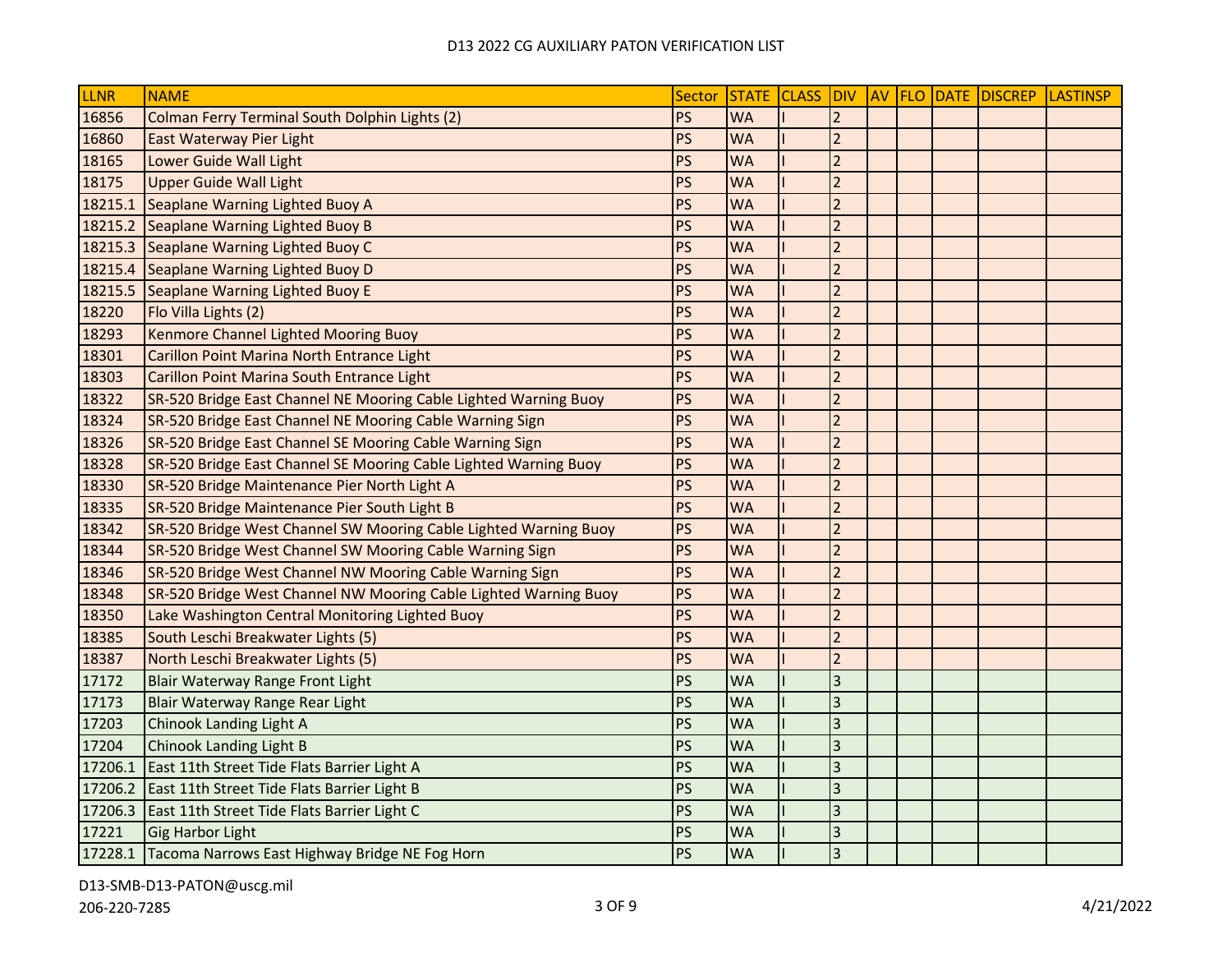| <b>LLNR</b> | <b>NAME</b>                                         | Sector    |           |                         |  | STATE CLASS DIV AV FLO DATE DISCREP LASTINSP |  |
|-------------|-----------------------------------------------------|-----------|-----------|-------------------------|--|----------------------------------------------|--|
| 17228.2     | Tacoma Narrows East Highway Bridge SE Fog Horn      | PS        | <b>WA</b> | 3                       |  |                                              |  |
| 17228.3     | Tacoma Narrows West Highway Bridge NW Fog Horn      | PS        | <b>WA</b> | $\overline{3}$          |  |                                              |  |
| 17228.4     | Tacoma Narrows West Highway Bridge SW Fog Horn      | PS        | <b>WA</b> | $\overline{3}$          |  |                                              |  |
| 17247       | Echo Bay Fish Pen Lights (2)                        | PS        | <b>WA</b> | $\overline{3}$          |  |                                              |  |
| 17335       | Carr Inlet Research Lighted Buoy                    | PS        | <b>WA</b> | $\overline{3}$          |  |                                              |  |
| 17477       | Olympia Harbor East Bay Light 5                     | PS        | <b>WA</b> | $\overline{3}$          |  |                                              |  |
| 17478       | Olympia Harbor East Bay Light 7                     | PS        | <b>WA</b> | $\overline{\mathbf{3}}$ |  |                                              |  |
| 17479       | Olympia Harbor East Bay Light 9                     | PS        | <b>WA</b> | $\overline{3}$          |  |                                              |  |
| 18408       | Windy Point Shellfish Pen Light A                   | PS        | <b>WA</b> | $\overline{3}$          |  |                                              |  |
| 18411       | Totten Inlet Aquaculture Light B                    | PS        | <b>WA</b> | $\overline{\mathbf{3}}$ |  |                                              |  |
| 18412       | Kamilche Sea Farms Lighted Buoy A                   | PS        | <b>WA</b> | $\overline{3}$          |  |                                              |  |
| 18413       | Totten Inlet Mussel Raft Light A                    | <b>PS</b> | <b>WA</b> | $\overline{3}$          |  |                                              |  |
| 18450       | Peale Passage Fish Pen Lights (2)                   | PS        | <b>WA</b> | $\overline{3}$          |  |                                              |  |
| 18452       | Squaxin Island Fish Pen Lights (2)                  | PS        | <b>WA</b> | $\overline{3}$          |  |                                              |  |
| 18454       | Salish Seafoods Floating Pen Light                  | PS        | <b>WA</b> | $\overline{3}$          |  |                                              |  |
| 16308       | Port Angeles Terminal 2 Light A                     | PS        | <b>WA</b> | $\overline{4}$          |  |                                              |  |
| 16309       | Port Angeles Terminal 2 Light 2                     | <b>PS</b> | <b>WA</b> | $\overline{4}$          |  |                                              |  |
| 16310       | Port Angeles Terminal 1 Light A                     | <b>PS</b> | <b>WA</b> | $\overline{4}$          |  |                                              |  |
| 16311       | Port Angeles Terminal 1 Light B                     | <b>PS</b> | <b>WA</b> | $\overline{a}$          |  |                                              |  |
| 16312       | Port Angeles Terminal 1 Light C                     | PS        | <b>WA</b> | $\overline{4}$          |  |                                              |  |
| 16313       | Port Angeles Terminal 1 Light D                     | PS        | <b>WA</b> | $\overline{4}$          |  |                                              |  |
| 16314       | Port Angeles Terminal 1 Light E                     | <b>PS</b> | <b>WA</b> | $\overline{a}$          |  |                                              |  |
| 16320       | Port Angeles Boat Haven Entrance Light 2            | <b>PS</b> | <b>WA</b> | $\overline{4}$          |  |                                              |  |
| 16325       | Port Angeles Boat Haven Entrance Light 1            | PS        | <b>WA</b> | $\overline{\mathbf{4}}$ |  |                                              |  |
| 16330       | Port Angeles Boat Haven Mast Light                  | PS        | <b>WA</b> | $\overline{a}$          |  |                                              |  |
| 16333       | Port Angeles Terminal 7 Light A                     | PS        | <b>WA</b> | $\overline{4}$          |  |                                              |  |
| 16445       | John Wayne Marina Light 2                           | PS        | <b>WA</b> | $\overline{A}$          |  |                                              |  |
| 16450       | John Wayne Marina Light 1                           | PS        | <b>WA</b> | $\overline{4}$          |  |                                              |  |
| 17375       | <b>Allyn Dock Light</b>                             | <b>PS</b> | <b>WA</b> | $\overline{4}$          |  |                                              |  |
| 17540       | Port Townsend Ferry Terminal Light A                | PS        | <b>WA</b> | $\overline{4}$          |  |                                              |  |
| 17541       | Port Townsend Ferry Terminal Light B                | PS        | <b>WA</b> | $\overline{4}$          |  |                                              |  |
| 17555       | Port Townsend Paper Dock Light A                    | PS        | <b>WA</b> | $\overline{a}$          |  |                                              |  |
| 17557       | Port Townsend Paper Dock Light B                    | PS        | <b>WA</b> | $\overline{4}$          |  |                                              |  |
| 17564.5     | Indian Island Floating Security Barrier Lights (60) | PS        | <b>WA</b> | $\overline{a}$          |  |                                              |  |
| 17731       | Hood Canal Mariculture Lighted Buoys (2)            | <b>PS</b> | <b>WA</b> | $\overline{4}$          |  |                                              |  |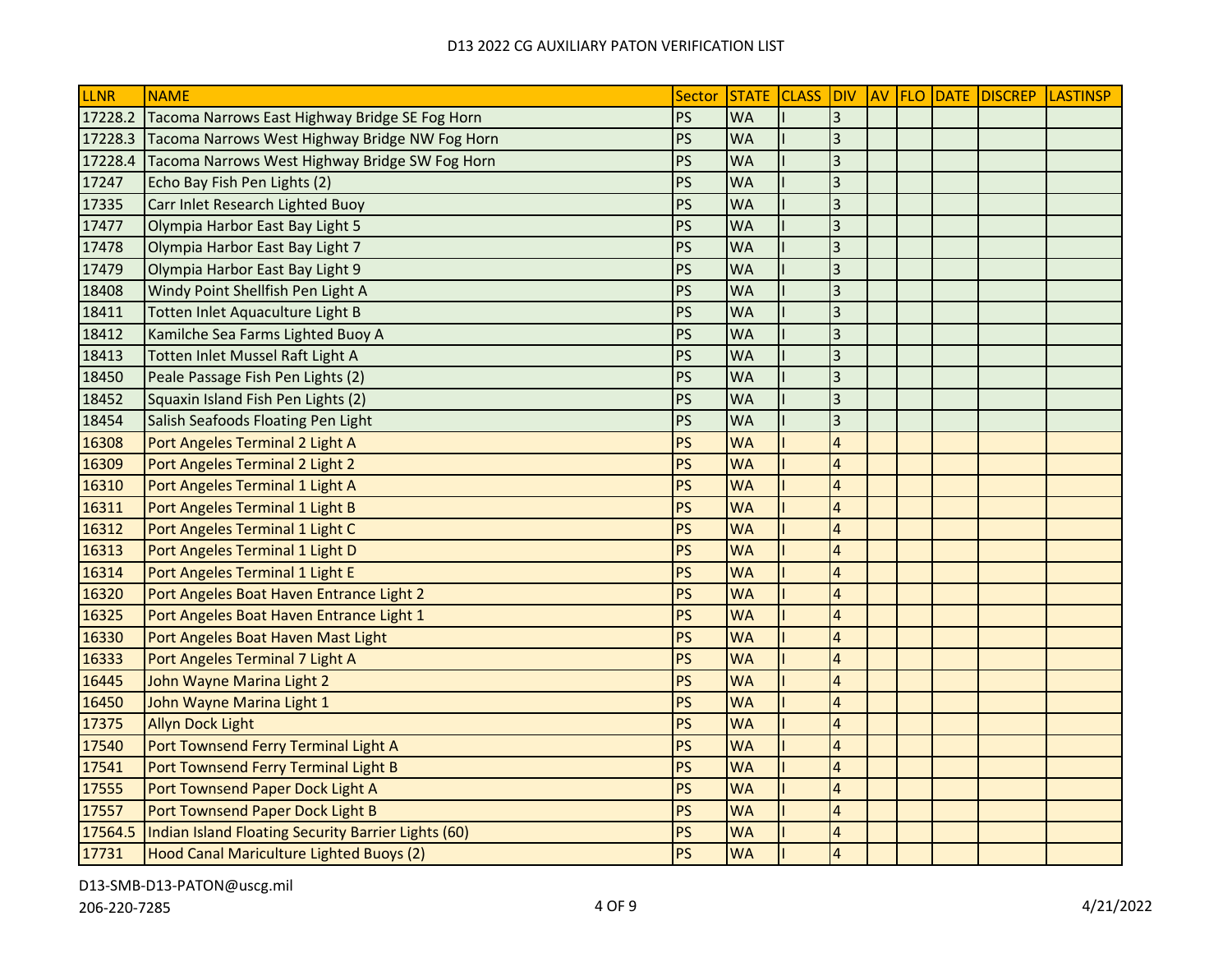| <b>LLNR</b> | <b>NAME</b>                                         | Sector    |           |                  |  | STATE CLASS DIV AV FLO DATE DISCREP LASTINSP |  |
|-------------|-----------------------------------------------------|-----------|-----------|------------------|--|----------------------------------------------|--|
| 17815       | Bangor North Floating Security Barrier Lights (111) | <b>PS</b> | <b>WA</b> | $\boldsymbol{A}$ |  |                                              |  |
| 17817       | Bangor South Floating Security Barrier Lights (108) | <b>PS</b> | <b>WA</b> | $\overline{4}$   |  |                                              |  |
| 17857.1     | Olympic View Marina Floating Breakwater Light A     | PS        | <b>WA</b> | $\overline{4}$   |  |                                              |  |
| 17857.2     | Olympic View Marina Floating Breakwater Light B     | PS        | <b>WA</b> | $\overline{4}$   |  |                                              |  |
| 17857.3     | Olympic View Marina Floating Breakwater Light C     | PS        | <b>WA</b> | $\overline{4}$   |  |                                              |  |
| 17857.4     | Olympic View Marina Floating Breakwater Light D     | PS        | <b>WA</b> | $\overline{4}$   |  |                                              |  |
| 17897       | Quilcene Bay Fish Pen Lights (2)                    | PS        | <b>WA</b> | $\overline{A}$   |  |                                              |  |
| 17899.1     | Quilcene Bay Mussel Raft Light A                    | PS        | <b>WA</b> | $\overline{4}$   |  |                                              |  |
| 17899.2     | Quilcene Bay Mussel Raft Light B                    | PS        | <b>WA</b> | $\overline{4}$   |  |                                              |  |
| 17899.3     | Quilcene Bay Mussel Raft Light C                    | PS        | <b>WA</b> | $\overline{4}$   |  |                                              |  |
| 17899.4     | Quilcene Bay Mussel Raft Light D                    | PS        | <b>WA</b> | $\overline{a}$   |  |                                              |  |
| 17899.5     | Quilcene Bay Mussel Raft Light E                    | PS        | <b>WA</b> | $\overline{4}$   |  |                                              |  |
| 17899.6     | Quilcene Bay Mussel Raft Light F                    | PS        | <b>WA</b> | $\overline{a}$   |  |                                              |  |
| 17915       | Port Madison Lighted Mooring Buoy                   | PS        | <b>WA</b> | $\overline{a}$   |  |                                              |  |
| 17945       | Agate Pass Fish Pen Light A                         | PS        | <b>WA</b> | $\overline{4}$   |  |                                              |  |
| 17946       | <b>Agate Pass Fish Pen Light B</b>                  | PS        | <b>WA</b> | $\overline{4}$   |  |                                              |  |
| 17975       | Liberty Bay Marina Light A                          | PS        | <b>WA</b> | $\overline{4}$   |  |                                              |  |
| 17976       | Liberty Bay Marina Light B                          | PS        | <b>WA</b> | $\overline{4}$   |  |                                              |  |
| 18017       | Bainbridge Island Boat Yard Light A                 | PS        | <b>WA</b> | $\overline{4}$   |  |                                              |  |
| 18017.5     | Bainbridge Island Boat Yard Light B                 | PS        | <b>WA</b> | $\overline{4}$   |  |                                              |  |
| 18045       | Clam Bay Fish Pen Lights (2)                        | PS        | <b>WA</b> | $\overline{a}$   |  |                                              |  |
| 18049       | Rich Passage Fish Pen Lights (2)                    | PS        | <b>WA</b> | $\overline{4}$   |  |                                              |  |
| 18050       | Orchard Rocks Fish Pen Lights (3)                   | PS        | <b>WA</b> | $\overline{4}$   |  |                                              |  |
| 18086.1     | Bremerton Marina North Entrance Light 1             | PS        | <b>WA</b> | $\overline{a}$   |  |                                              |  |
| 18086.2     | Bremerton Marina Breakwater Light A                 | <b>PS</b> | <b>WA</b> | $\overline{a}$   |  |                                              |  |
| 18086.3     | Bremerton Marina Breakwater Light B                 | PS        | <b>WA</b> | $\overline{a}$   |  |                                              |  |
| 18086.4     | Bremerton Marina Breakwater Light C                 | PS        | <b>WA</b> | $\overline{a}$   |  |                                              |  |
| 18086.5     | Bremerton Marina South Entrance Light 2             | PS        | <b>WA</b> | $\overline{4}$   |  |                                              |  |
| 18086.6     | <b>Bremerton Marina Float Light D</b>               | PS        | <b>WA</b> | $\overline{4}$   |  |                                              |  |
| 18089       | Bremerton Floating Security Barrier Lights (77)     | PS        | <b>WA</b> | $\overline{4}$   |  |                                              |  |
| 18090       | Port Orchard Marina Entrance Light 1                | PS        | <b>WA</b> | $\overline{a}$   |  |                                              |  |
| 18095       | Port Orchard Marina Entrance Light 2                | PS        | <b>WA</b> | $\overline{4}$   |  |                                              |  |
| 18105       | <b>Bass Point Light</b>                             | PS        | <b>WA</b> | $\overline{4}$   |  |                                              |  |
| 8970        | North Bend Outfall Light                            | <b>NB</b> | OR        | 5                |  |                                              |  |
| 8975        | Douglas Fir Dock Light A                            | <b>NB</b> | OR        | $\overline{5}$   |  |                                              |  |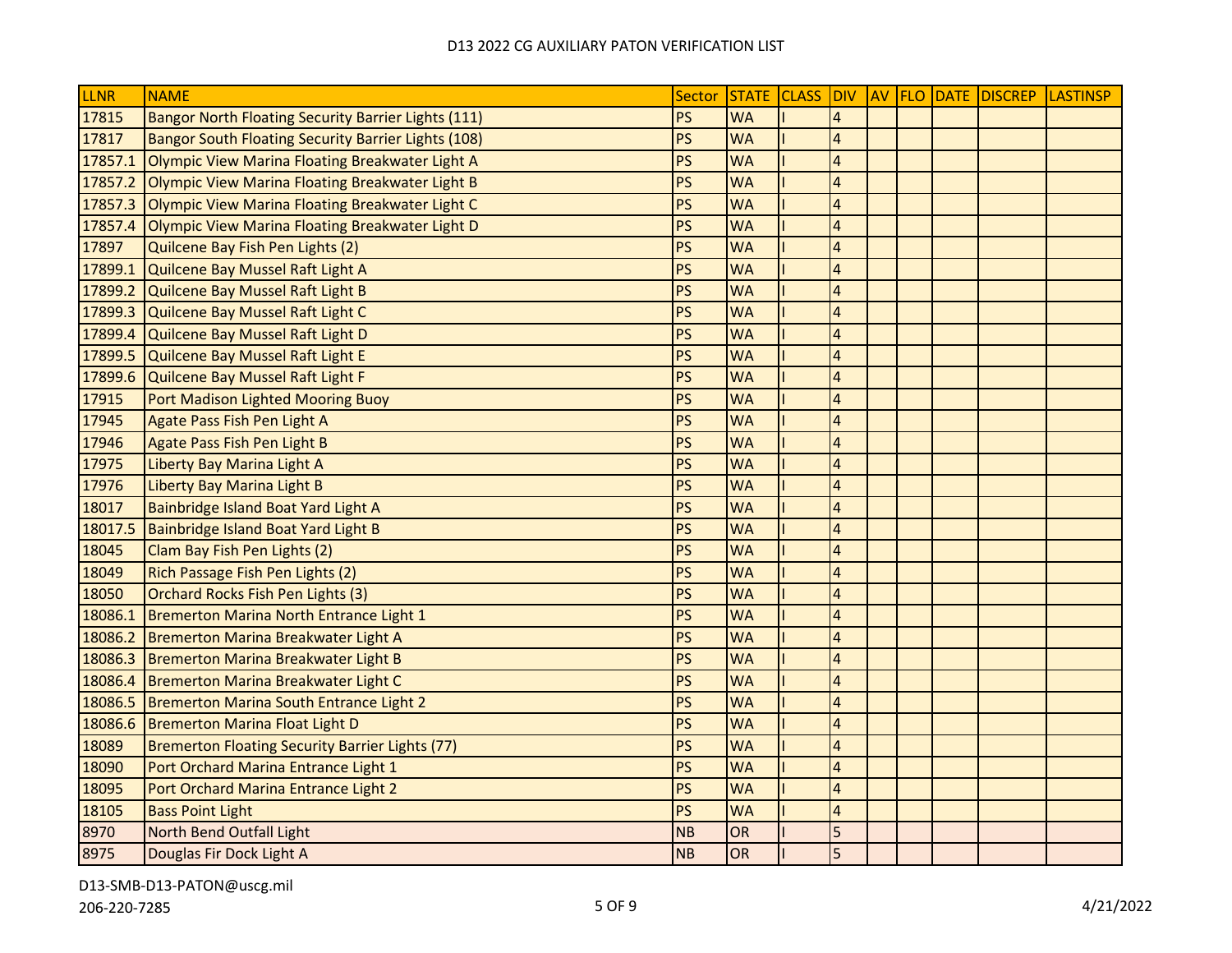| LLNR    | <b>NAME</b>                             | Sector    | STATE CLASS DIV |                 |  | AV FLO DATE DISCREP | <b>LASTINSP</b> |
|---------|-----------------------------------------|-----------|-----------------|-----------------|--|---------------------|-----------------|
| 8976    | Douglas Fir Dock Light B                | <b>NB</b> | OR              | 5               |  |                     |                 |
| 8977    | Douglas Fir Dock Light C                | <b>NB</b> | <b>OR</b>       | 5               |  |                     |                 |
| 8978    | Douglas Fir Dock Light D                | <b>NB</b> | <b>OR</b>       | 5               |  |                     |                 |
| 9380    | <b>Gardiner Paper Mill Dock Light</b>   | <b>NB</b> | OR              | 5               |  |                     |                 |
| 9646    | <b>NOAA Pier Light A</b>                | NB        | <b>OR</b>       | 5               |  |                     |                 |
| 9647    | <b>NOAA Pier Light B</b>                | <b>NB</b> | OR              | 5               |  |                     |                 |
| 9648    | <b>NOAA Pier Light C</b>                | <b>NB</b> | OR              | 5               |  |                     |                 |
| 9649    | <b>NOAA Pier Light D</b>                | <b>NB</b> | <b>OR</b>       | 5               |  |                     |                 |
| 10075   | Astoria West Basin Light 1              | <b>CR</b> | OR              | $6\phantom{1}6$ |  |                     |                 |
| 10080   | Astoria West Basin Light 2              | <b>CR</b> | <b>OR</b>       | $6\phantom{1}6$ |  |                     |                 |
| 10083   | Astoria West Basin Light 3              | CR        | <b>OR</b>       | $6\phantom{1}6$ |  |                     |                 |
| 10084   | Astoria West Basin Breakwater Light     | <b>CR</b> | <b>OR</b>       | $6\phantom{.}6$ |  |                     |                 |
| 10252   | Elliot Point Research Lighted Buoy      | <b>CR</b> | <b>WA</b>       | $6\phantom{1}6$ |  |                     |                 |
| 10428   | Wauna Mill Water Outfall Lighted Buoy B | <b>CR</b> | <b>OR</b>       | $6\phantom{1}6$ |  |                     |                 |
| 10440   | Wauna Mill Water Intake Lighted Buoy A  | <b>CR</b> | <b>OR</b>       | $6\phantom{1}6$ |  |                     |                 |
| 10445   | <b>Unitizing Dock Light</b>             | <b>CR</b> | OR              | 6               |  |                     |                 |
| 10455   | Chip Dock Light                         | <b>CR</b> | OR              | $6\phantom{1}6$ |  |                     |                 |
| 15793   | Aberdeen Terminal 3 Pier Light (2)      | <b>CR</b> | <b>WA</b>       | $6\phantom{1}6$ |  |                     |                 |
| 15820   | Aberdeen Terminal 1 Pier Lights (2)     | <b>CR</b> | <b>WA</b>       | $6\phantom{1}6$ |  |                     |                 |
| 15825   | Aberdeen Terminal 2 Pier Lights (2)     | <b>CR</b> | <b>WA</b>       | $6\phantom{.}6$ |  |                     |                 |
| 15845   | Aberdeen Terminal 4 Pier Lights (2)     | <b>CR</b> | <b>WA</b>       | $6\phantom{1}6$ |  |                     |                 |
| 15847.1 | Aberdeen Pontoon Basin Light A          | <b>CR</b> | <b>WA</b>       | $6\phantom{1}6$ |  |                     |                 |
| 15847.2 | Aberdeen Pontoon Basin Light B          | <b>CR</b> | <b>WA</b>       | $6\phantom{1}6$ |  |                     |                 |
| 15847.3 | Aberdeen Pontoon Basin Light C          | <b>CR</b> | <b>WA</b>       | $6\phantom{.}6$ |  |                     |                 |
| 15847.4 | Aberdeen Pontoon Basin Light D          | <b>CR</b> | <b>WA</b>       | $6\phantom{1}6$ |  |                     |                 |
| 15847.5 | Aberdeen Pontoon Basin Light E          | <b>CR</b> | <b>WA</b>       | 6               |  |                     |                 |
| 15970   | Weyerhauser Outfall Lights (2)          | <b>CR</b> | <b>WA</b>       | 6               |  |                     |                 |
| 10760   | Longview Dock Light A                   | <b>CR</b> | <b>WA</b>       | $\overline{7}$  |  |                     |                 |
| 10761   | Longview Dock Light B                   | <b>CR</b> | <b>WA</b>       | $\overline{7}$  |  |                     |                 |
| 10762   | Longview Dock Light C                   | <b>CR</b> | <b>WA</b>       | $\overline{7}$  |  |                     |                 |
| 10815.1 | Terminal 9 Light A                      | <b>CR</b> | <b>WA</b>       | $\overline{7}$  |  |                     |                 |
| 10815.2 | Terminal 9 Light B                      | <b>CR</b> | <b>WA</b>       | $\overline{7}$  |  |                     |                 |
| 10815.4 | Terminal 9 Light D                      | <b>CR</b> | <b>WA</b>       | $\overline{7}$  |  |                     |                 |
| 10815.5 | Terminal 9 Light E                      | <b>CR</b> | <b>WA</b>       | $\overline{7}$  |  |                     |                 |
|         | 10815.6 Terminal 9 Light F              | <b>CR</b> | <b>WA</b>       | $\overline{7}$  |  |                     |                 |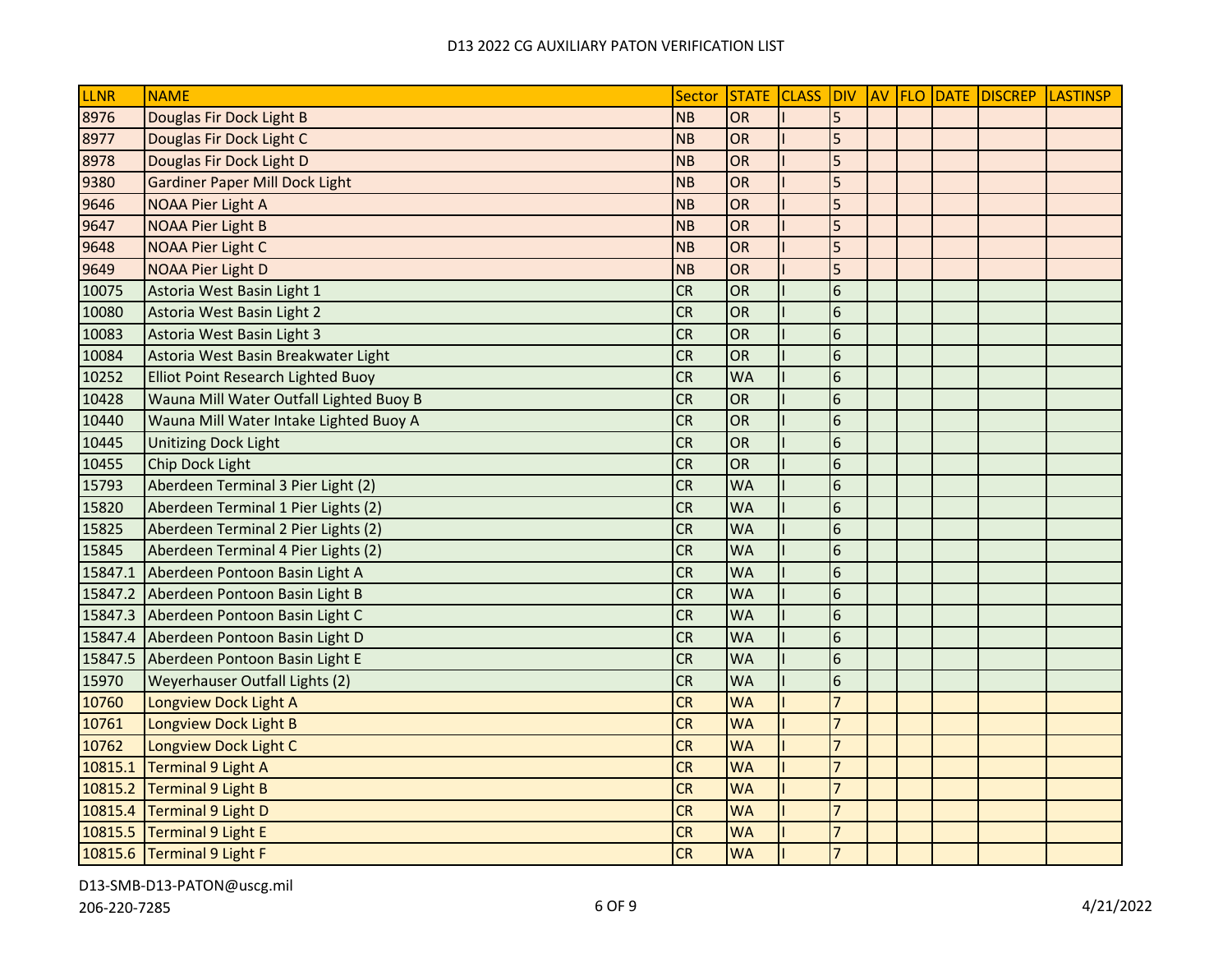| LLNR    | <b>NAME</b>                                            | Sector    |           |                |  | STATE CLASS DIV AV FLO DATE DISCREP | <b>LASTINSP</b> |
|---------|--------------------------------------------------------|-----------|-----------|----------------|--|-------------------------------------|-----------------|
| 10815.7 | <b>Terminal 9 Light G</b>                              | CR        | <b>WA</b> |                |  |                                     |                 |
| 10815.8 | <b>Terminal 9 Light H</b>                              | <b>CR</b> | <b>WA</b> | $\overline{7}$ |  |                                     |                 |
| 10815.9 | <b>Terminal 9 Light J</b>                              | <b>CR</b> | <b>WA</b> | $\overline{7}$ |  |                                     |                 |
| 10828   | Rainier Anchorange Lighted Buoy "RR"                   | <b>CR</b> | OR        | $\overline{7}$ |  |                                     |                 |
| 10830   | Rainier Anchorage Lighted Buoy R                       | <b>CR</b> | <b>WA</b> | $\overline{7}$ |  |                                     |                 |
| 10832   | <b>Shaver Transportation Mooring Barge Lights (2)</b>  | <b>CR</b> | OR        | $\overline{7}$ |  |                                     |                 |
| 10894.5 | Prescott Anchorage Lighted Buoy P                      | <b>CR</b> | <b>WA</b> | $\overline{7}$ |  |                                     |                 |
| 10928   | Sandy Island Anchorage Lighted Buoy "S"                | <b>CR</b> | OR        | $\overline{7}$ |  |                                     |                 |
| 10942   | <b>Tidewater Mooring Barge Lights (2)</b>              | <b>CR</b> | <b>WA</b> | $\overline{7}$ |  |                                     |                 |
| 10943.1 | <b>TEMCO Marine Facility Light A</b>                   | <b>CR</b> | <b>WA</b> | $\overline{7}$ |  |                                     |                 |
| 10943.2 | <b>TEMCO Marine Facility Light B</b>                   | <b>CR</b> | <b>WA</b> | $\overline{7}$ |  |                                     |                 |
| 10943.3 | <b>TEMCO Marine Facility Light C</b>                   | <b>CR</b> | <b>WA</b> | $\overline{7}$ |  |                                     |                 |
| 10943.4 | <b>TEMCO Marine Facility Light D</b>                   | <b>CR</b> | <b>WA</b> | $\overline{7}$ |  |                                     |                 |
| 10943.5 | <b>TEMCO Marine Facility Light E</b>                   | CR        | <b>WA</b> | $\overline{7}$ |  |                                     |                 |
| 10943.6 | <b>TEMCO Marine Facility Light F</b>                   | <b>CR</b> | <b>WA</b> | $\overline{7}$ |  |                                     |                 |
| 10943.7 | <b>TEMCO Marine Facility Light G</b>                   | <b>CR</b> | <b>WA</b> | $\overline{7}$ |  |                                     |                 |
| 10943.8 | <b>TEMCO Marine Facility Light H</b>                   | <b>CR</b> | <b>WA</b> | $\overline{7}$ |  |                                     |                 |
| 11207   | Lower Vancouver Anchorage Lighted Buoy V               | <b>CR</b> | <b>WA</b> | $\overline{7}$ |  |                                     |                 |
| 11243   | Hayden Island Anchorage Lighted Buoy A                 | <b>CR</b> | OR        | $\overline{7}$ |  |                                     |                 |
| 11244   | Hayden Island Anchorage Lighted Buoy B                 | <b>CR</b> | OR        | $\overline{7}$ |  |                                     |                 |
| 11245   | Vancouver Upper Anchorage Lighted Buoy "VV"            | <b>CR</b> | OR        | $\overline{7}$ |  |                                     |                 |
| 11247   | Hayden Island Water Monitoring Lighted Buoy A          | <b>CR</b> | OR        | $\overline{7}$ |  |                                     |                 |
| 11252   | <b>Grant Street Pier Light A</b>                       | CR        | <b>WA</b> | $\overline{7}$ |  |                                     |                 |
| 11253   | <b>Grant Street Pier Light B</b>                       | CR        | <b>WA</b> | $\overline{7}$ |  |                                     |                 |
| 11858   | Wyeth Boat Ramp Breakwater Light 1                     | <b>CR</b> | OR        | $\overline{7}$ |  |                                     |                 |
| 11859   | Wyeth Boat Ramp Breakwater Light 2                     | <b>CR</b> | OR        | $\overline{7}$ |  |                                     |                 |
| 11912   | White Salmon Shoal Lighted Buoy 33                     | <b>CR</b> | <b>WA</b> | $\overline{7}$ |  |                                     |                 |
| 12035   | Columbia View Orchards Water Intake Pipe Warning Light | <b>CR</b> | OR        | $\overline{7}$ |  |                                     |                 |
| 12112   | The Dalles Commercial Dock Lighted Buoy A              | <b>CR</b> | <b>WA</b> | $\overline{7}$ |  |                                     |                 |
| 12114   | The Dalles Commercial Dock Light B                     | <b>CR</b> | OR        | $\overline{7}$ |  |                                     |                 |
| 12116   | The Dalles Commercial Dock Light C                     | <b>CR</b> | OR        | $\overline{7}$ |  |                                     |                 |
| 12118   | The Dalles Commercial Dock Light D                     | <b>CR</b> | <b>OR</b> | $\overline{7}$ |  |                                     |                 |
| 12306   | <b>Tidewater Mooring Barge Light A</b>                 | <b>CR</b> | OR        | $\overline{7}$ |  |                                     |                 |
| 12311   | <b>Tidewater Mooring Barge Light B</b>                 | <b>CR</b> | OR        | $\overline{7}$ |  |                                     |                 |
| 12385   | John Day Dam Lower Breakwater Light 2                  | <b>CR</b> | OR        | $\overline{7}$ |  |                                     |                 |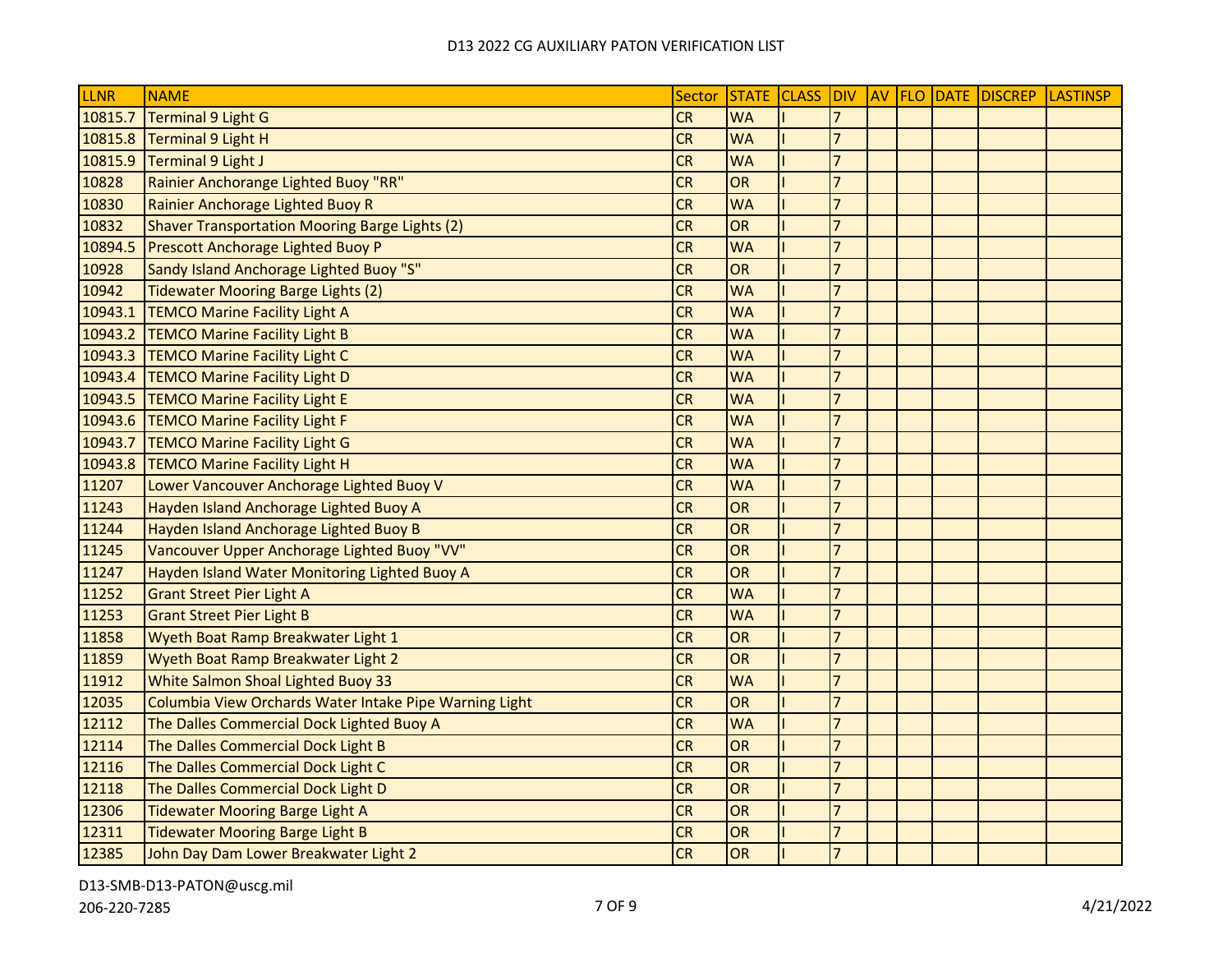| <b>LLNR</b> | <b>NAME</b>                                   | Sector    |           |                  |  | STATE CLASS DIV AV FLO DATE DISCREP LASTINSP |  |
|-------------|-----------------------------------------------|-----------|-----------|------------------|--|----------------------------------------------|--|
| 12390       | John Day Dam Lower Guidewall Light A          | <b>CR</b> | <b>OR</b> | $\overline{7}$   |  |                                              |  |
| 12485       | <b>Arlington Grain Tower Light</b>            | <b>CR</b> | <b>OR</b> | $\overline{7}$   |  |                                              |  |
| 14905       | Ash Grove Lime Dock Light N                   | <b>CR</b> | <b>WA</b> | $\overline{7}$   |  |                                              |  |
| 14906       | Ash Grove Lime Dock Light S                   | <b>CR</b> | <b>WA</b> | $\overline{7}$   |  |                                              |  |
| 15030       | <b>Oswego North Dock Light</b>                | <b>CR</b> | <b>OR</b> | $\overline{7}$   |  |                                              |  |
| 15035       | <b>Oswego South Dock Light</b>                | <b>CR</b> | <b>OR</b> | $\overline{7}$   |  |                                              |  |
| 12710       | Pump Station Intake Light                     | <b>CR</b> | <b>OR</b> | 8                |  |                                              |  |
| 12775.1     | McNary Dam Outfall Pipe Light A               | <b>CR</b> | <b>OR</b> | 8                |  |                                              |  |
| 12775.2     | McNary Dam Outfall Pipe Light B               | <b>CR</b> | <b>OR</b> | $\boldsymbol{8}$ |  |                                              |  |
| 12775.3     | McNary Dam Outfall Pipe Light C               | <b>CR</b> | <b>OR</b> | $\overline{8}$   |  |                                              |  |
| 12775.4     | McNary Dam Outfall Pipe Light D               | <b>CR</b> | <b>OR</b> | $\boldsymbol{8}$ |  |                                              |  |
| 12775.5     | McNary Dam Outfall Pipe Light E               | <b>CR</b> | OR        | $\boldsymbol{8}$ |  |                                              |  |
| 12942       | Wallula Water Intake Light A                  | <b>CR</b> | <b>WA</b> | $\boldsymbol{8}$ |  |                                              |  |
| 13027.5     | Kalan Railroad Bridge RACON K                 | <b>CR</b> | <b>WA</b> | $\boldsymbol{8}$ |  |                                              |  |
| 13081       | Pasco Water Intake Lighted Warning Buoy A     | <b>CR</b> | <b>WA</b> | $\bf{8}$         |  |                                              |  |
| 13082       | Pasco Water Intake Warning Daybeacon B        | <b>CR</b> | <b>WA</b> | $\overline{8}$   |  |                                              |  |
| 13083       | Pasco Water Intake Lighted Warning Buoy C     | <b>CR</b> | <b>WA</b> | $\boldsymbol{8}$ |  |                                              |  |
| 13084       | Pasco Water Intake Warning Daybeacon D        | <b>CR</b> | <b>WA</b> | $\boldsymbol{8}$ |  |                                              |  |
| 13100       | Richland Water Intake Lights (2)              | <b>CR</b> | <b>WA</b> | $\boldsymbol{8}$ |  |                                              |  |
| 13482.1     | Lower Monumental Dam Fish Bypass Pipe Light A | <b>CR</b> | <b>WA</b> | $\boldsymbol{8}$ |  |                                              |  |
| 13482.2     | Lower Monumental Dam Fish Bypass Pipe Light B | <b>CR</b> | <b>WA</b> | $\boldsymbol{8}$ |  |                                              |  |
| 13482.3     | Lower Monumental Dam Fish Bypass Pipe Light C | <b>CR</b> | <b>WA</b> | $\boldsymbol{8}$ |  |                                              |  |
| 13482.4     | Lower Monumental Dam Fish Bypass Pipe Light D | <b>CR</b> | <b>WA</b> | $\boldsymbol{8}$ |  |                                              |  |
| 13672.1     | Little Goose Dam Fish Bypass Pipe Light A     | <b>CR</b> | <b>WA</b> | $\boldsymbol{8}$ |  |                                              |  |
| 13672.2     | Little Goose Dam Fish Bypass Pipe Light B     | <b>CR</b> | <b>WA</b> | $\boldsymbol{8}$ |  |                                              |  |
| 13672.3     | Little Goose Dam Fish Bypass Pipe Light C     | <b>CR</b> | <b>WA</b> | $\boldsymbol{8}$ |  |                                              |  |
| 13672.4     | Little Goose Dam Fish Bypass Pipe Light D     | <b>CR</b> | <b>WA</b> | $\boldsymbol{8}$ |  |                                              |  |
| 13672.5     | Little Goose Dam Fish Bypass Pipe Light E     | <b>CR</b> | <b>WA</b> | $\overline{8}$   |  |                                              |  |
| 13672.6     | Little Goose Dam Fish Bypass Pipe Light F     | <b>CR</b> | <b>WA</b> | $\boldsymbol{8}$ |  |                                              |  |
| 14017       | Chief Timothy Water Intake Light              | <b>CR</b> | <b>WA</b> | $\boldsymbol{8}$ |  |                                              |  |
| 14395       | China Bar Light 1                             | PS        | <b>WA</b> | $\boldsymbol{8}$ |  |                                              |  |
| 14400       | China Bar Light 3                             | PS        | <b>WA</b> | 8                |  |                                              |  |
| 14405       | China Bar Lighted Buoy 5                      | PS        | <b>WA</b> | $\bf{8}$         |  |                                              |  |
| 14410       | China Bar Lighted Buoy 7                      | <b>PS</b> | <b>WA</b> | $\overline{8}$   |  |                                              |  |
| 612         | OSU Cape Arago Research Lighted Buoy          | <b>NB</b> | OR        | <b>ELM</b>       |  |                                              |  |